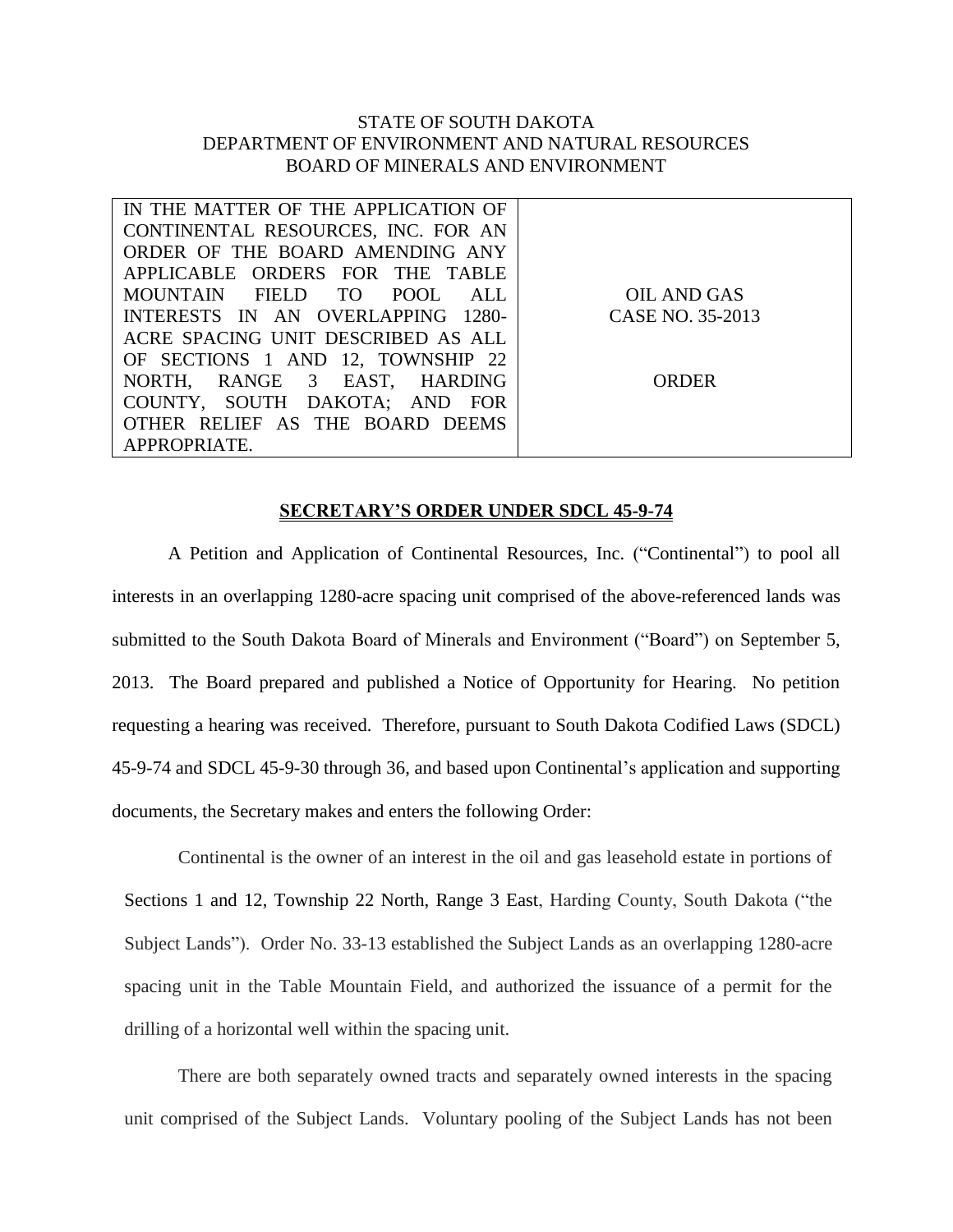accomplished.

Under the current case, Continental has requested that the Board pool all interests in the aforementioned spacing unit, and that the Board authorize Continental to drill, equip and operate the Crossfield 44-12H horizontal well within said spacing unit.

In Continental's opinion, pooling the Subject Lands will increase the ultimate recovery of the pool, prevent waste, prevent the drilling of unnecessary wells and protect correlative rights.

## **IT IS THEREFORE ORDERED**

A. Pooling of all interests in the overlapping 1280-acre spacing unit comprised of Sections 1 and 12, Township 22 North, Range 3 East, Harding County, South Dakota, is hereby granted for the Table Mountain Field. Continental is hereby authorized to drill, equip and operate the Crossfield 44-12H well.

B. All expenses incurred in drilling, equipping and operating the Crossfield 44-12H well on the spacing unit, plus a reasonable charge for supervision and interest, and all production from the well, shall be allocated to the various tracts within the spacing unit on the basis of the ratio of the number of acres contained in each separately owned tract to the number of acres in the spacing unit.

C. Operations incident to the drilling of a well on any portion of the spacing unit shall be deemed for all purposes the conduct of such operation upon each separately owned tract in the spacing unit, and production allocated to each tract shall, when produced, be deemed for all purposes to have been produced from each tract by a well drilled thereon.

D. Any owner of mineral interests in the spacing unit may elect to participate in the risk and cost of the drilling and operation of the Crossfield 44-12H well at any time prior to completion of the well upon the basis of full participation or upon terms and conditions mutually agreeable to Continental and the mineral interest owner.